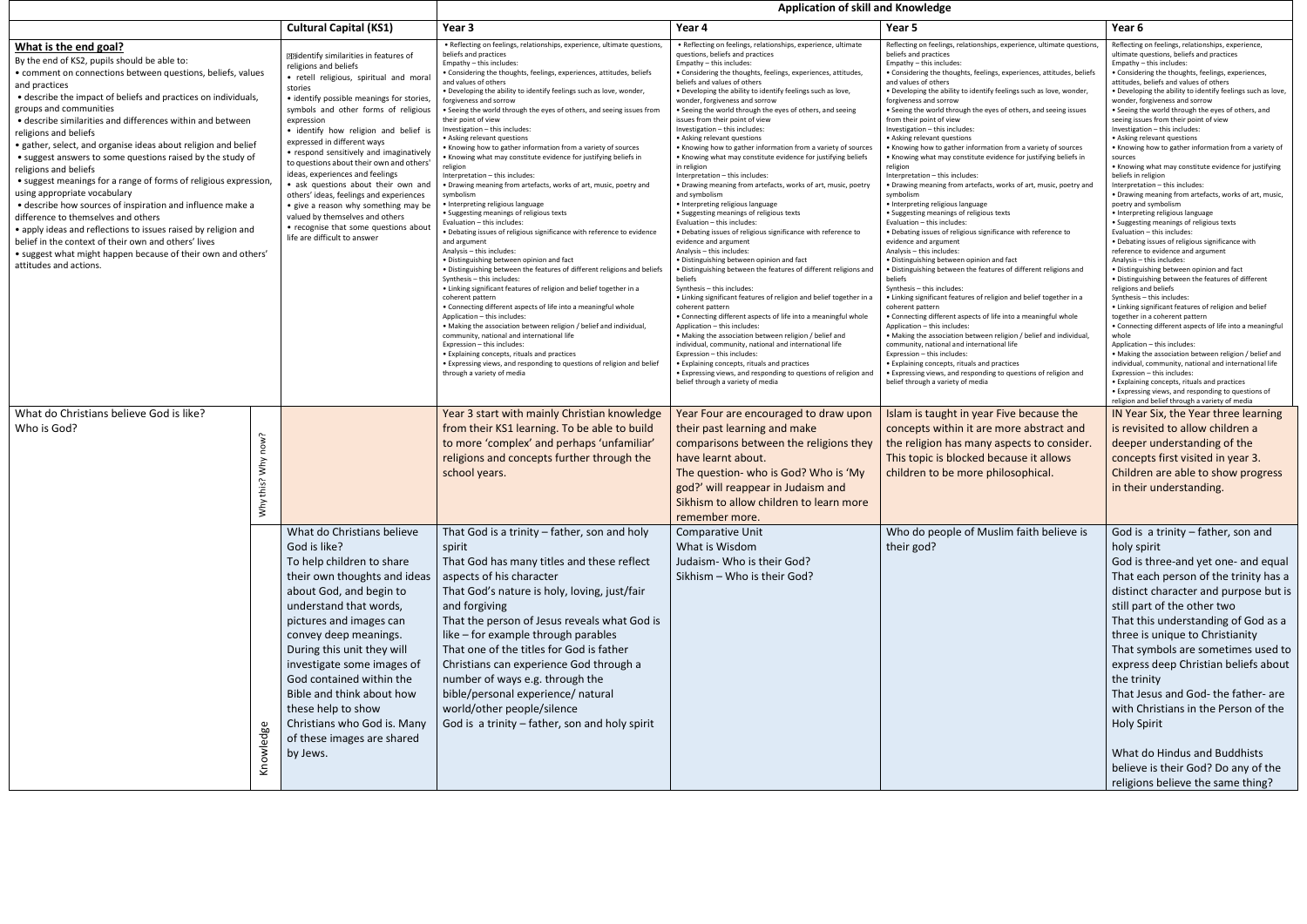|                                                             |                                          |                                                                                                                                                                                                                                                                                                                                                                                                                                                                                                                                                                                                                                    |                                                                                                                                                                                                                                                                                                                                                                                                                                                                                           |                                                                 |                                                                                                                                                                                                                                                                                                                                                                                                                                                                                                                                                                                                                                                                                                                                                                         | Can people believe in the same<br>thing or are they all different?                                                                                                                                                                                                                                                                                                                              |
|-------------------------------------------------------------|------------------------------------------|------------------------------------------------------------------------------------------------------------------------------------------------------------------------------------------------------------------------------------------------------------------------------------------------------------------------------------------------------------------------------------------------------------------------------------------------------------------------------------------------------------------------------------------------------------------------------------------------------------------------------------|-------------------------------------------------------------------------------------------------------------------------------------------------------------------------------------------------------------------------------------------------------------------------------------------------------------------------------------------------------------------------------------------------------------------------------------------------------------------------------------------|-----------------------------------------------------------------|-------------------------------------------------------------------------------------------------------------------------------------------------------------------------------------------------------------------------------------------------------------------------------------------------------------------------------------------------------------------------------------------------------------------------------------------------------------------------------------------------------------------------------------------------------------------------------------------------------------------------------------------------------------------------------------------------------------------------------------------------------------------------|-------------------------------------------------------------------------------------------------------------------------------------------------------------------------------------------------------------------------------------------------------------------------------------------------------------------------------------------------------------------------------------------------|
| Who is Jesus?                                               |                                          |                                                                                                                                                                                                                                                                                                                                                                                                                                                                                                                                                                                                                                    |                                                                                                                                                                                                                                                                                                                                                                                                                                                                                           |                                                                 |                                                                                                                                                                                                                                                                                                                                                                                                                                                                                                                                                                                                                                                                                                                                                                         |                                                                                                                                                                                                                                                                                                                                                                                                 |
|                                                             | n<br>$\Omega$<br>W<br>e<br>d<br>e        | To explore the key events in<br>Jesus' life, so that pupils can<br>appreciate the span of his life<br>being 33 years (rather than a<br>term between Christmas and<br>Easter!), but also to appreciate<br>that Christians believe that the<br>events of his life (including his<br>miracles) show he was both<br>human, and divine (God).<br>To explore how Jesus was a<br>friend and Saviour ('rescuer'),<br>to people he met, who often<br>included the poor and<br>friendless. During this unit,<br>pupils should consider how<br>meeting Jesus changed peoples'<br>lives ('rescued' them), and<br>reflect on how Jesus is still | That Jesus befriended ordinary people<br>e.g. fisherman and outcasts of society-<br>lepers, women and tax collectors,<br>Christians believe that encountering<br>Jesus changed the lives of people who<br>met him<br>Christians believe that Jesus showed that<br>he was god's son by performing miracles<br>Each miracle reveals something different<br>about who Jesus is<br>What impact these events might have on<br>Christians today                                                 | Comparative Unit- What is Wisdom?                               | that Jesus' teaching challenged the people<br>he met, and is still challenging people<br>today<br>What Jesus taught about money, happiness<br>and how to live<br>That Jesus sometimes used parables to<br>teach people deep truths about God and<br>his kingdom<br>that Jesus' teaching has an impact on the<br>lives of Christians today<br>why Christians believe that Jesus is the Son<br>of God<br>About the 'I AM' statements<br>that through his life, Jesus showed people<br>what God is like<br>how, for Christians, these statements<br>express different beliefs about Jesus<br>The significance of the names of Jesus, e.g.<br>Christ, Emmanuel, Lord, Saviour,<br>Redeemer, Messiah, King<br>What Jesus said about himself and his<br>relationship with God | Through PAW group speaking to<br>children about what Faith means to<br>them.<br>Through comparative Unit - What is<br>the Golden rule?<br>Who is Jesus in other religions? -<br>Consider Hinduism? Do they have a<br>'Jesus'?                                                                                                                                                                   |
| What can we learn from religious<br>books/stories/parables? |                                          |                                                                                                                                                                                                                                                                                                                                                                                                                                                                                                                                                                                                                                    | Introduction to the religious text that<br>children covered in KS1. Children to learn<br>how to respect and treat a religious text to<br>show respect for other faiths.                                                                                                                                                                                                                                                                                                                   | Children to build on their understanding<br>of religious texts. | Islam- Qur'an has to be treated in a certain<br>way. Can the children make any links<br>between past knowledge?                                                                                                                                                                                                                                                                                                                                                                                                                                                                                                                                                                                                                                                         | Back to the Bible to be able to<br>actually interpret the bible. What do<br>people of that faith believe about<br>the Bible? Why? Can we apply this<br>to other religions- What Golden<br>Rules can we gain from these<br>religious texts?                                                                                                                                                      |
|                                                             | n,<br>$\Omega$<br>W<br>le<br>d<br>g<br>e | important that pupils are also<br>given opportunities to explore<br>the reasons why Jesus told<br>them, to help them to make<br>connections between the<br>parables and what Christians<br>believe.<br>To introduce the idea of the<br>Bible as the 'big story' of God<br>and his people, to familiarise<br>the children with stories and<br>people from the Bible and to<br>learn that the Old Testament<br>precedes the life of Jesus.<br>Schools may wish to focus on<br>stories from the Old Testament<br>because many of the                                                                                                  | that Christians believe) the Bible contains<br>events for which there is historical evidence<br>the Bible can be read in many different<br>formats and languages<br>that the books in the Bible were written at<br>different times and by different people<br>that Christians believe that:<br>the Bible reveals the character and purposes<br>of God<br>the Bible is the living word of God and tells<br>his story<br>that this story of salvation has an impact on<br>Christians' lives | Comparative Unit<br>What is Wisdom<br>Tora- Judaism             | Islam-Qur'an                                                                                                                                                                                                                                                                                                                                                                                                                                                                                                                                                                                                                                                                                                                                                            | that Christians believe that:<br>there are links between events in<br>Genesis and the events of Easter<br>and Christmas<br>ancient prophecies in the Old<br>Testament foretell the birth and<br>death of Jesus<br>ancient prophecies in the Old<br>Testament show that God still loved<br>His people even when they<br>disobeyed Him<br>Jesus did the job that it was<br>prophesied He would do |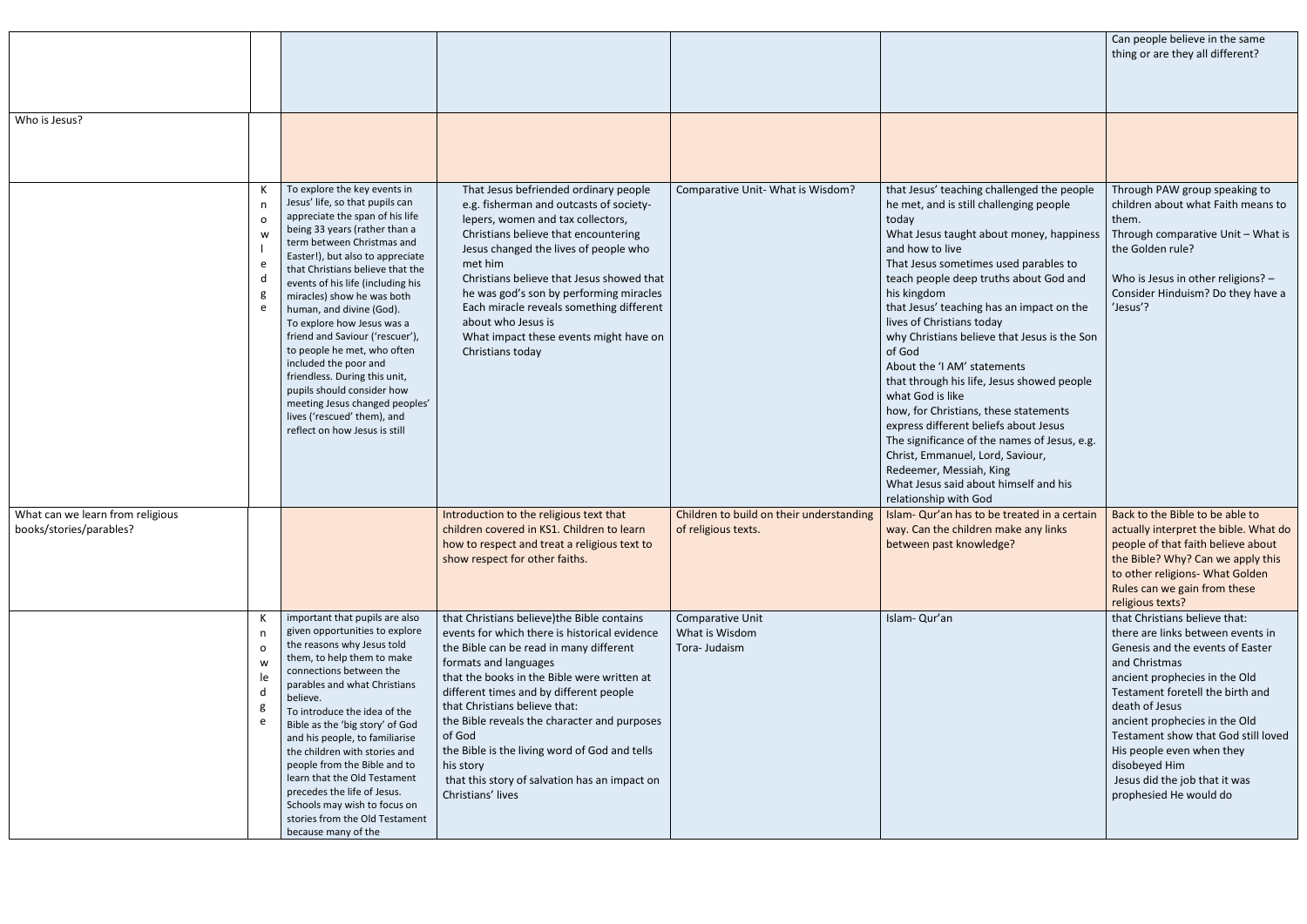| Why do people use symbols in their religion? | Christianity units at KS1 focus<br>on accounts from the life of<br>Jesus, but exploring a range will<br>help children get an idea of the<br>'beginning, middle and end' of<br>the 'big' Bible story. |                                                                                                                                                                                                                                                                                                                                                                                                                                                                                                                                                                                                                                                                                                         |                                                                                                                                                                                                                                                                                                                                                                                                                                                                                                                                                                                                                                                                            |                                                                                                                       | Comparative Unit<br>The symbolism in these religions is<br>far more detailed and of a mature<br>context.                                    |
|----------------------------------------------|------------------------------------------------------------------------------------------------------------------------------------------------------------------------------------------------------|---------------------------------------------------------------------------------------------------------------------------------------------------------------------------------------------------------------------------------------------------------------------------------------------------------------------------------------------------------------------------------------------------------------------------------------------------------------------------------------------------------------------------------------------------------------------------------------------------------------------------------------------------------------------------------------------------------|----------------------------------------------------------------------------------------------------------------------------------------------------------------------------------------------------------------------------------------------------------------------------------------------------------------------------------------------------------------------------------------------------------------------------------------------------------------------------------------------------------------------------------------------------------------------------------------------------------------------------------------------------------------------------|-----------------------------------------------------------------------------------------------------------------------|---------------------------------------------------------------------------------------------------------------------------------------------|
| What would be in my prayers?                 |                                                                                                                                                                                                      | the significance of the events of Pentecost<br>the key features of the life of the Church at<br>its beginning<br>about Peter and Paul's work to establish the<br>Church<br>how the Church began to spread<br>what most Christians believe about the Holy<br>Spirit<br>that Christian symbols for the Holy Spirit<br>include the flame and the dove, and have<br>their origins in the events of Pentecost<br>that communion is linked to the Passover<br>meal<br>about the story of the Last Supper and what<br>Jesus said to the disciples<br>that the symbols of communion are a way<br>of remembering Jesus and his sacrifice<br>that by sharing communion as a group<br>Christians are showing unity | that Christianity is a worldwide religion:<br>festivals are celebrated across the<br>world, but may have different cultural<br>traditions<br>that Christian worship, through art,<br>music ritual and festival, varies<br>throughout the world<br>that all Christians have a set of core<br>beliefs that are expressed within a<br>cultural context<br>that the cross is an important symbol<br>for all Christians<br>that in some countries, Christians (and<br>other religions) are forbidden to gather<br>for public worship<br>to reflect on the meaning of some<br>actions and words involved<br>Christmas unit<br>More detailed knowledge built upon<br>from Year 3. | Symbolism explored in Islam<br>Do people of the Islamic faith pray like<br>those of a Christian or Jewish/Sikh faith? | Hinduism- explore symbolism<br>Routines around prayer                                                                                       |
|                                              |                                                                                                                                                                                                      |                                                                                                                                                                                                                                                                                                                                                                                                                                                                                                                                                                                                                                                                                                         |                                                                                                                                                                                                                                                                                                                                                                                                                                                                                                                                                                                                                                                                            | Routines around prayer                                                                                                |                                                                                                                                             |
|                                              | To explore and compare how<br>different religious<br>communities pray, and to<br>consider why other people<br>choose not to pray.                                                                    | about the significant features found in<br>churches of two Christian denominations<br>the meaning of Christian symbols found in<br>churches and the different beliefs these<br>express<br>that communion and baptism are practices<br>for all Christians because Jesus told them to<br>do these things<br>different denominations have features and<br>practices unique to them<br>that there are similarities and differences<br>between Christian denominations                                                                                                                                                                                                                                       | that the Lord's Prayer helps many<br>Christians to live their everyday lives<br>that Jesus taught people how to pray<br>using the model of the Lord's Prayer<br>that there are important Christian<br>beliefs contained within the Lord's<br>Prayer<br>that this prayer is prayed in Christian<br>communities all over the world<br>that there are different versions of the<br>Lord's Prayer to help people to<br>understand it better                                                                                                                                                                                                                                    | Revisited through Islamic prayer                                                                                      | Hinduism and Buddhist - what are<br>in my prayers if I were a<br>Hindu/Buddhism<br>PAW group visiting- What does your<br>faith mean to you? |
| Christmas Unit                               |                                                                                                                                                                                                      |                                                                                                                                                                                                                                                                                                                                                                                                                                                                                                                                                                                                                                                                                                         |                                                                                                                                                                                                                                                                                                                                                                                                                                                                                                                                                                                                                                                                            |                                                                                                                       |                                                                                                                                             |
|                                              |                                                                                                                                                                                                      |                                                                                                                                                                                                                                                                                                                                                                                                                                                                                                                                                                                                                                                                                                         |                                                                                                                                                                                                                                                                                                                                                                                                                                                                                                                                                                                                                                                                            |                                                                                                                       |                                                                                                                                             |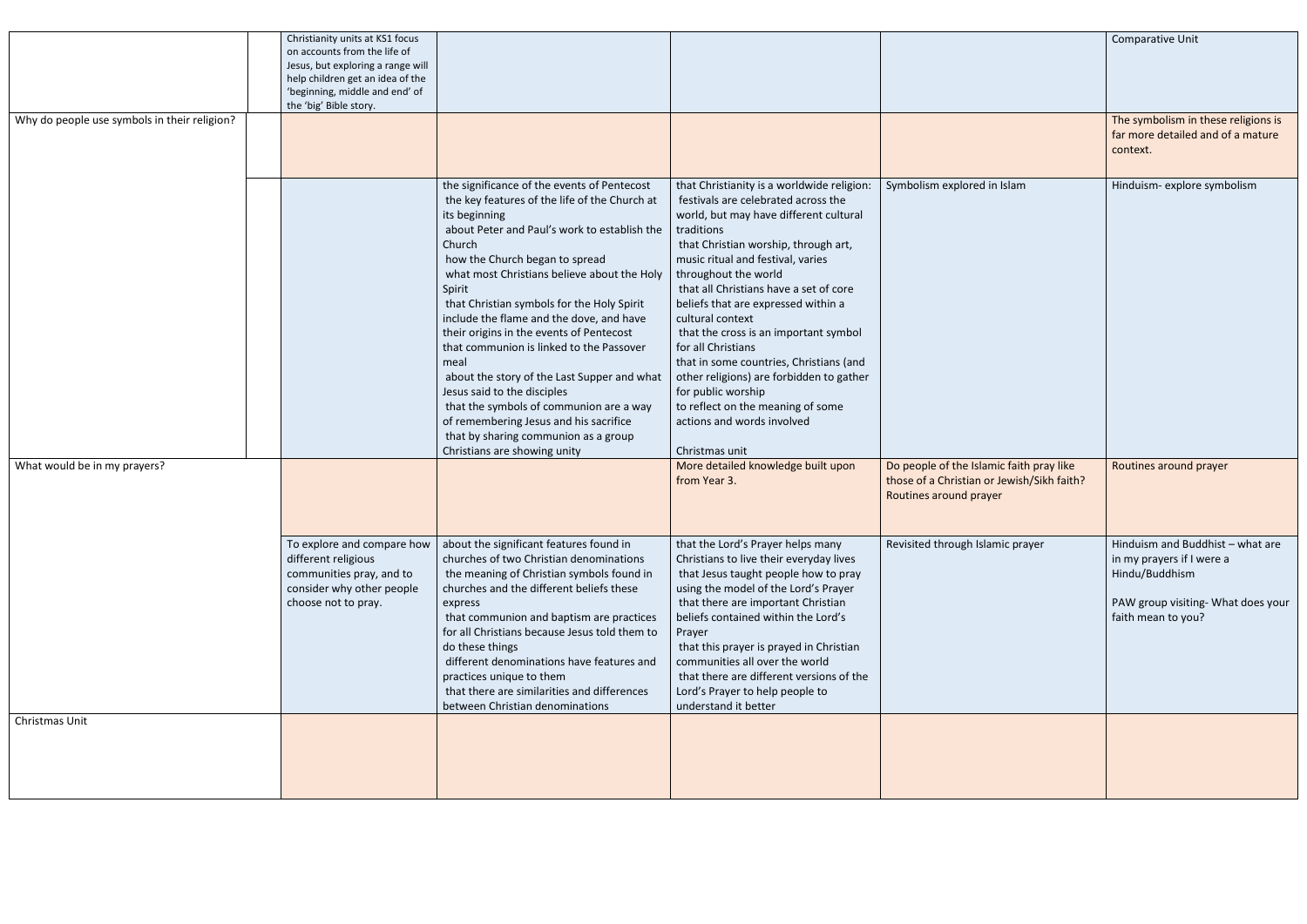|                           | To explore the key events<br>in the Christmas narrative<br>and consider why<br>Christmas is such an<br>important celebration for<br>Christians.<br>To explore the Christmas<br>nativity account for signs<br>(e.g. angels, visit of the<br>Magi, new star) that<br>Christians believe show<br>Christians who Jesus is<br>and why he was born.                                                                                     | Why do people give gifts at Christmas?<br>about the significance of the gifts and what<br>they say about Christian belief about Jesus<br>Gold $-$ a gift for a king<br>Frankincense – for a priest<br>Myrrh - for burial<br>Christians believe:<br>that God values human beings above<br>anything else, which is why Jesus came, as a<br>gift, to earth<br>that Christmas has become over-<br>commercialised,                                                                                                                                                                                                                                                                                                                                                                                                                                           | why artists, throughout history and<br>around the world, have attempted to<br>depict events surrounding the birth of<br>Jesus<br>that artists use symbolism to express<br>the mysterious events of the nativity<br>and to express deep Christian beliefs<br>about the person of Jesus<br>that the way in which Christmas is<br>represented by artists around the world<br>tells us about the importance of Jesus<br>to Christians as God 'incarnate' | about the different ways in which light is<br>used as a sign at Christmas<br>that Christians believe that the birth of<br>Jesus was a fulfilment of the Old<br>Testament prophecy 'A light for all peopl<br>of the world' (Isaiah 42 v5-6)<br>about the significance of Jesus as the 'Lig<br>of the World' (John 8 v 12)<br>that light is also used in other religions b<br>in specific ways to convey diverse<br>meanings |
|---------------------------|-----------------------------------------------------------------------------------------------------------------------------------------------------------------------------------------------------------------------------------------------------------------------------------------------------------------------------------------------------------------------------------------------------------------------------------|---------------------------------------------------------------------------------------------------------------------------------------------------------------------------------------------------------------------------------------------------------------------------------------------------------------------------------------------------------------------------------------------------------------------------------------------------------------------------------------------------------------------------------------------------------------------------------------------------------------------------------------------------------------------------------------------------------------------------------------------------------------------------------------------------------------------------------------------------------|------------------------------------------------------------------------------------------------------------------------------------------------------------------------------------------------------------------------------------------------------------------------------------------------------------------------------------------------------------------------------------------------------------------------------------------------------|----------------------------------------------------------------------------------------------------------------------------------------------------------------------------------------------------------------------------------------------------------------------------------------------------------------------------------------------------------------------------------------------------------------------------|
| Easter Unit               |                                                                                                                                                                                                                                                                                                                                                                                                                                   |                                                                                                                                                                                                                                                                                                                                                                                                                                                                                                                                                                                                                                                                                                                                                                                                                                                         |                                                                                                                                                                                                                                                                                                                                                                                                                                                      |                                                                                                                                                                                                                                                                                                                                                                                                                            |
|                           | To consider why the symbols of<br>crosses and eggs are important<br>at Easter time, and what they<br>have to do with the Easter<br>story. This unit includes an<br>opportunity for pupils to make<br>an Easter garden.<br>To explore what the Easter<br>narrative shows Christians<br>about Jesus, and that at the<br>heart of the story is the<br>Christian belief that Jesus died<br>to 'mend' people's friendship<br>with God. | about the events of Holy Week and Easter<br>Sunday and their significance for Christians:<br>Palm Sunday (e.g. triumphal entry, money<br>changers)<br>Maundy Thursday (e.g. foot washing,<br>Passover meal)<br>Good Friday (e.g. trial and crucifixion)<br>Easter Sunday (e.g. resurrection)<br>about the events of Holy Week and Easter<br>Sunday and their significance for Christians:<br>Palm Sunday (e.g. triumphal entry, money<br>changers)<br>Maundy Thursday (e.g. foot washing,<br>Passover meal)<br>Good Friday (e.g. trial and crucifixion)<br>Easter Sunday (e.g. resurrection)<br>about the symbols associated with Easter<br>and their links with what Christians believe<br>about Jesus as King and Saviour (e.g. palm<br>crosses; cross / crucifix; purple robes; bread<br>and wine)<br>about the links between Passover and<br>Easter | about the story of Jesus in the desert<br>and its significance at Lent for Christians<br>that Lent is a time of preparation for<br>Christians<br>that Christians mark Lent in different<br>ways<br>that Ash Wednesday is a time for<br>Christians to seek God's forgiveness<br>about the significance of the symbols<br>and rituals used during Lent                                                                                                 | There are four Gospels:<br>Matthew, Mark, Luke and John<br>that people experience and recall the sar<br>events in different ways<br>that the life of Jesus is documented in<br>records other than the Bible<br>that there are similarities (and difference<br>between the accounts of Holy Week in th<br>Gospels<br>to evaluate reasons why this might be                                                                  |
| Where would my church be? |                                                                                                                                                                                                                                                                                                                                                                                                                                   |                                                                                                                                                                                                                                                                                                                                                                                                                                                                                                                                                                                                                                                                                                                                                                                                                                                         |                                                                                                                                                                                                                                                                                                                                                                                                                                                      |                                                                                                                                                                                                                                                                                                                                                                                                                            |
|                           |                                                                                                                                                                                                                                                                                                                                                                                                                                   |                                                                                                                                                                                                                                                                                                                                                                                                                                                                                                                                                                                                                                                                                                                                                                                                                                                         |                                                                                                                                                                                                                                                                                                                                                                                                                                                      |                                                                                                                                                                                                                                                                                                                                                                                                                            |
|                           | To learn that 'church' is not just<br>a building, but a community of<br>people, and consider why<br>'church' is a special place for<br>Christians. Through this unit,<br>pupils should explore the key<br>features of your local church<br>(exterior/interior/people) and                                                                                                                                                         | PSHE- Where are safe places?<br>Where could I go to reflect?                                                                                                                                                                                                                                                                                                                                                                                                                                                                                                                                                                                                                                                                                                                                                                                            | about the significant features found in<br>churches of two Christian<br>denominations<br>the meaning of Christian symbols found<br>in churches and the different beliefs<br>these express                                                                                                                                                                                                                                                            | Islam<br>Christianity                                                                                                                                                                                                                                                                                                                                                                                                      |

| about the different ways in which light is<br>used as a sign at Christmas<br>that Christians believe that the birth of<br>Jesus was a fulfilment of the Old<br>Testament prophecy 'A light for all people<br>of the world' (Isaiah 42 v5-6)<br>about the significance of Jesus as the 'Light<br>of the World' (John 8 v 12)<br>that light is also used in other religions but<br>in specific ways to convey diverse<br>meanings | There are four Gospels:<br>Matthew, Mark, Luke and John<br>that people experience and recall<br>the same events in different ways<br>that the events of the nativity are<br>recorded as historical by the writers<br>that the Gospel accounts reveal<br>'good news'<br>that there are similarities and<br>differences between the two birth<br>accounts in Matthew and Luke<br>to evaluate reasons why this might<br>be |
|---------------------------------------------------------------------------------------------------------------------------------------------------------------------------------------------------------------------------------------------------------------------------------------------------------------------------------------------------------------------------------------------------------------------------------|-------------------------------------------------------------------------------------------------------------------------------------------------------------------------------------------------------------------------------------------------------------------------------------------------------------------------------------------------------------------------------------------------------------------------|
| There are four Gospels:<br>Matthew, Mark, Luke and John<br>that people experience and recall the same<br>events in different ways<br>that the life of Jesus is documented in<br>records other than the Bible<br>that there are similarities (and differences)<br>between the accounts of Holy Week in the<br>Gospels<br>to evaluate reasons why this might be                                                                   | that Christians believe:<br>Jesus died as a atonement for sin<br>Jesus chose to die<br>Jesus died to show how much God<br>loves people and wants to be<br>reconciled to them                                                                                                                                                                                                                                            |
|                                                                                                                                                                                                                                                                                                                                                                                                                                 |                                                                                                                                                                                                                                                                                                                                                                                                                         |
| Islam<br>Christianity                                                                                                                                                                                                                                                                                                                                                                                                           | Hinduism-temple<br>Buddhist - temple                                                                                                                                                                                                                                                                                                                                                                                    |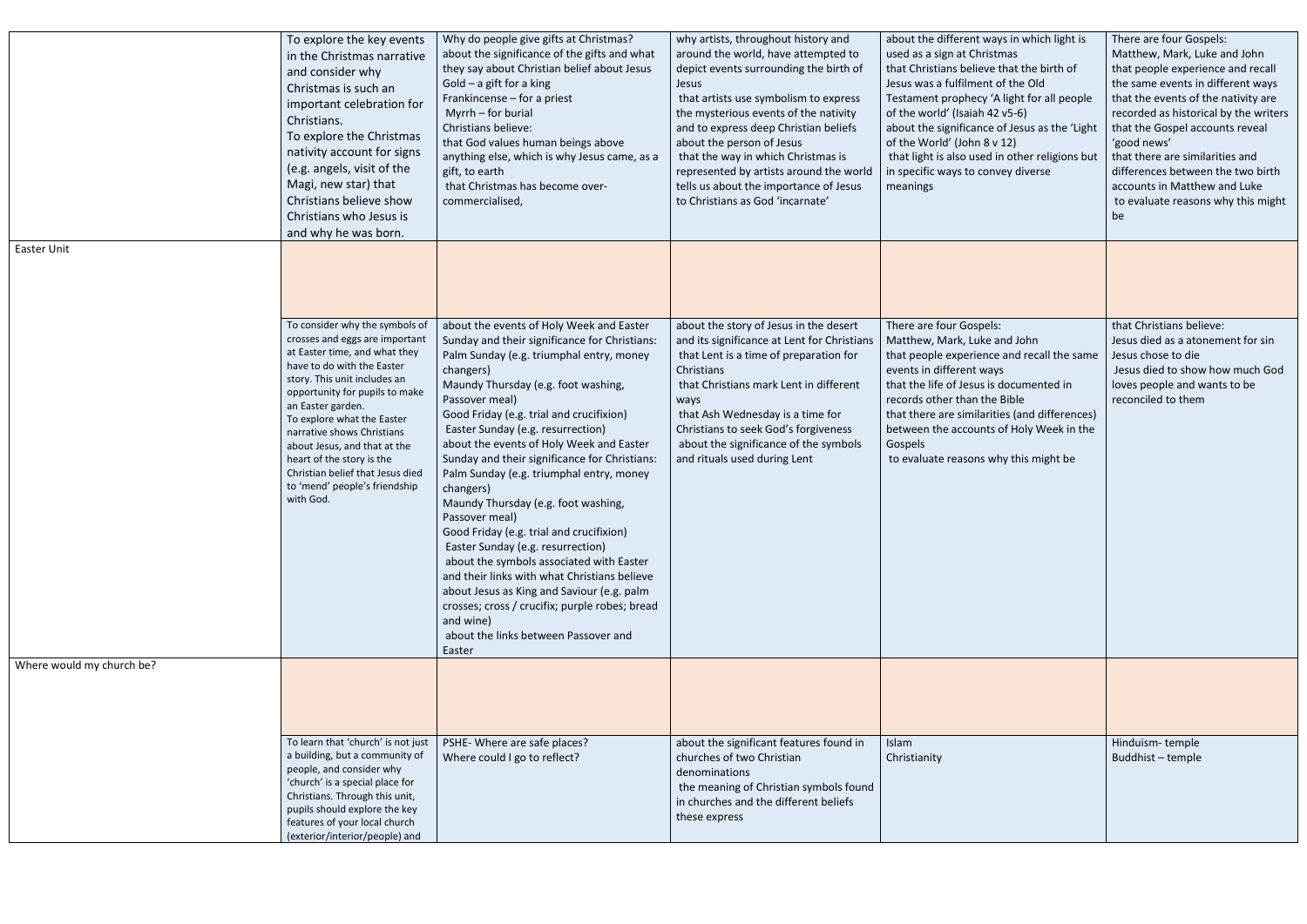| Judaism unit | investigate Christian symbols<br>that are found there, making<br>connections with what<br>Christians believe, but also<br>recognise that 'worship' is one<br>of the most important things<br>that happens in a church.                                                                                                                                                                                                                                                                                                |                                                                                                                                                                                                                                                                                                                                                                                                                                                                                                                                                | that communion and baptism are<br>practices for all Christians because Jesus<br>told them to do these things<br>different denominations have features<br>and practices unique to them<br>that there are similarities and<br>differences between Christian<br>denominations<br>Judaism - synagogue                                                                                                                                                     |                                                                                                                                                                                                                                                                                                                                                                                                                                                                                                                                                                                                  |                                                                                                      |
|--------------|-----------------------------------------------------------------------------------------------------------------------------------------------------------------------------------------------------------------------------------------------------------------------------------------------------------------------------------------------------------------------------------------------------------------------------------------------------------------------------------------------------------------------|------------------------------------------------------------------------------------------------------------------------------------------------------------------------------------------------------------------------------------------------------------------------------------------------------------------------------------------------------------------------------------------------------------------------------------------------------------------------------------------------------------------------------------------------|-------------------------------------------------------------------------------------------------------------------------------------------------------------------------------------------------------------------------------------------------------------------------------------------------------------------------------------------------------------------------------------------------------------------------------------------------------|--------------------------------------------------------------------------------------------------------------------------------------------------------------------------------------------------------------------------------------------------------------------------------------------------------------------------------------------------------------------------------------------------------------------------------------------------------------------------------------------------------------------------------------------------------------------------------------------------|------------------------------------------------------------------------------------------------------|
|              | To introduce pupils to the<br>Torah as the special holy book<br>for Jews, but also to encourage<br>them to make connections<br>between the Torah and the part<br>of the Bible that Christians call<br>the 'Old Testament'.<br>KS1<br>5-6 hours<br>Why do Jewish families<br>celebrate Shabbat?<br>To explore why rest might be<br>important, and investigate the<br>importance for Jewish families<br>of Shabbat as a time set apart<br>from the rest of the week. (It is<br>also the 4th of the Ten<br>Commandments) | how its significance is reflected in the<br>location and treatment of the scrolls<br>about the significance of the synagogue for<br>Jews in terms of being a place for worship,<br>learning and community<br>that Jews believe the Torah is law, teaching<br>and guidance<br>the meaning behind the key features,<br>artefacts and symbols found in a synagogue<br>that the shema is both a prayer and a<br>statement of belief<br>that the teachings contained within the<br>Torah include the shema, and form the core<br>beliefs of Judaism | that Jews mark stages in life through<br>special ceremonies such as Bar / Bat<br>Mitzvah and weddings<br>that Yom Kippur (Day of Atonement) is<br>a time for repentance and forgiveness<br>that Rosh Hashanah celebrates Jewish<br>New Year<br>that Sukkot is a Jewish harvest festival<br>and recalls God's provision in the desert<br>that Pesach (Passover) recalls the<br>events of the Exodus and is celebrated<br>each year with the Seder meal | Are there similarities between any other<br>religions already looked at?                                                                                                                                                                                                                                                                                                                                                                                                                                                                                                                         | What is Wisdom?                                                                                      |
| Islam unit   |                                                                                                                                                                                                                                                                                                                                                                                                                                                                                                                       |                                                                                                                                                                                                                                                                                                                                                                                                                                                                                                                                                |                                                                                                                                                                                                                                                                                                                                                                                                                                                       |                                                                                                                                                                                                                                                                                                                                                                                                                                                                                                                                                                                                  |                                                                                                      |
|              | To explore how some of<br>Allah's 99 names express<br>who Allah is for Muslims,<br>and how worship of Allah is<br>central to Muslim families<br>and how they live their lives.<br>A visit to a mosque might<br>help develop the learning in<br>this unit.<br>To explore key Muslim<br>beliefs about Muhammad<br>(pbuh), the last and greatest<br>prophet of Islam, and the<br>Qur'an in order to help<br>pupils to understand what's<br>important for Muslim                                                          | Eid and assemblies                                                                                                                                                                                                                                                                                                                                                                                                                                                                                                                             | Eid and assemblies                                                                                                                                                                                                                                                                                                                                                                                                                                    | the meaning behind the key features,<br>artefacts & symbols found in a mosque<br>that the mosque is a place of worship and<br>learning and is led by an Imam<br>that in prayer, Muslims submit to the will<br>of Allah<br>there is no God but God (Allah) and that<br>he is without equal<br>that God is One (Tawhid)<br>the Qur'an is Allah's final revelation to<br>humanity, and was revealed to the Prophet<br>Muhammad (pbuh) in Arabic<br>the Qur'an should be read in the original<br>Arabic<br>that reading the Qur'an in Arabic is an act<br>of worship as well as a source of guidance | Comparative Unit<br>What is the Golden Rule?<br>(compares all religions taught across<br>the school) |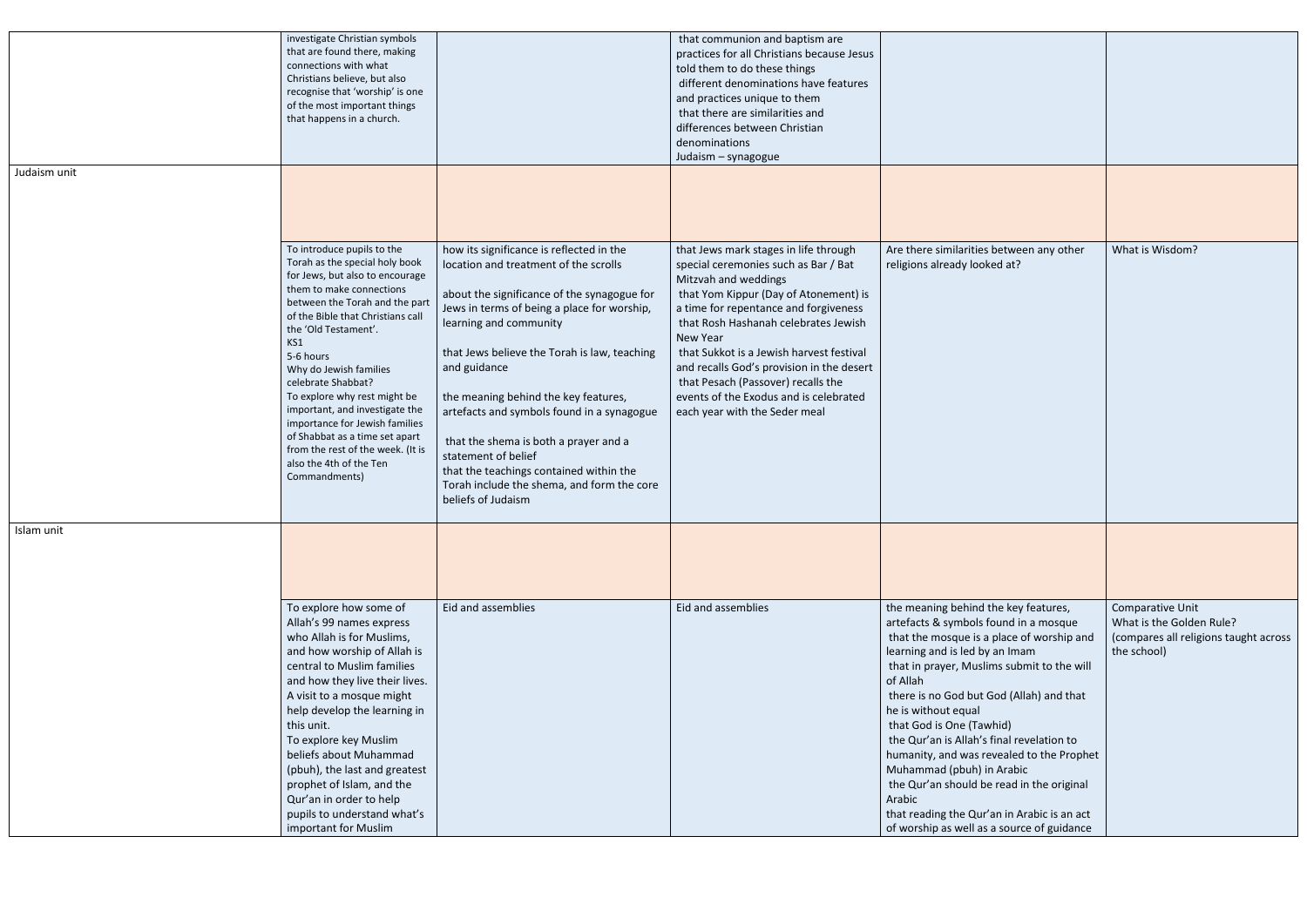|               | families and how it shapes<br>their lives. 'Respect' and<br>'peace' are important<br>concepts within this unit.<br>Pupils should also be given<br>opportunities to explore<br>stories about the life of the<br>Prophet during this unit and<br>think about why they might<br>be important for Muslim<br>families. |                                                           |                                                                                                                                                                                                                                                                                                                                                                                                                                                                                                                                                                                                                                                                                   | about the pillars (or duties) of Islam<br>Shahadah 'There is no God but Allah and<br>Muhammad is his messenger'<br>Prayer (salah and ritual cleanliness**)<br>Fasting (Sawm) - Ramadan<br>Almsgiving (Zakah)<br>Pilgrimage (Hajj)<br>about celebrations<br>Id-ul-Fitr - this marks the end of Ramadan<br>Id-ul-Adha - celebrates the end of Hajj<br>how the pillars of Islam affect the way<br>Muslims live their lives |                                                                                                                                                                                                                                                                                                                                                              |
|---------------|-------------------------------------------------------------------------------------------------------------------------------------------------------------------------------------------------------------------------------------------------------------------------------------------------------------------|-----------------------------------------------------------|-----------------------------------------------------------------------------------------------------------------------------------------------------------------------------------------------------------------------------------------------------------------------------------------------------------------------------------------------------------------------------------------------------------------------------------------------------------------------------------------------------------------------------------------------------------------------------------------------------------------------------------------------------------------------------------|-------------------------------------------------------------------------------------------------------------------------------------------------------------------------------------------------------------------------------------------------------------------------------------------------------------------------------------------------------------------------------------------------------------------------|--------------------------------------------------------------------------------------------------------------------------------------------------------------------------------------------------------------------------------------------------------------------------------------------------------------------------------------------------------------|
| Sikhism       |                                                                                                                                                                                                                                                                                                                   |                                                           |                                                                                                                                                                                                                                                                                                                                                                                                                                                                                                                                                                                                                                                                                   |                                                                                                                                                                                                                                                                                                                                                                                                                         |                                                                                                                                                                                                                                                                                                                                                              |
|               |                                                                                                                                                                                                                                                                                                                   | Assemblies and Cultural celebrations                      | that Guru Nanak Ji* was the founder of<br>Sikhism & that he is not worshipped as<br>a god<br>that 'guru' means 'teacher' and that<br>there are ten gurus of Sikhism<br>Sikhs believe that God is one (il Onkar)<br>and present in all living things (Naam)<br>that equality is very important in Sikh<br>society<br>that Sikhs have special symbols which<br>reflect Sikh identity, including the Five<br>Ks<br>that the Sikh holy book is called 'Guru<br>Granth Sahib Ji'* and that Sikhs<br>consider the content to be holy, not just<br>the book<br>that Sikhs worship at home and at the<br>Gurdwara<br>that the three main duties of a Sikh are<br>to 'Pray, Work and Give' | Assemblies and Cultural celebrations<br>Comparisons to Prior learning                                                                                                                                                                                                                                                                                                                                                   | Comparative Unit<br>What is the Golden Rule?<br>(compares all religions taught across<br>the school)                                                                                                                                                                                                                                                         |
| Hinduism Unit |                                                                                                                                                                                                                                                                                                                   |                                                           |                                                                                                                                                                                                                                                                                                                                                                                                                                                                                                                                                                                                                                                                                   |                                                                                                                                                                                                                                                                                                                                                                                                                         |                                                                                                                                                                                                                                                                                                                                                              |
|               |                                                                                                                                                                                                                                                                                                                   | Symbolism in religions<br>PSHE- Reflection and well-being | Symbolism in religions<br>PSHE-reflection and well being                                                                                                                                                                                                                                                                                                                                                                                                                                                                                                                                                                                                                          | Symbolism in religions<br>PSHE-Reflection and Well-being                                                                                                                                                                                                                                                                                                                                                                | Hinduism (Sanatan dharma) is a<br>religious tradition that has many<br>cultural expressions and is a way of<br>life<br>that Hindus believe in a supreme<br>reality (Brahman) who is present in<br>all things and represented in many<br>forms<br>the names / roles of some of the<br>key deities and avatars of Hinduism<br>and their place in Hindu worship |